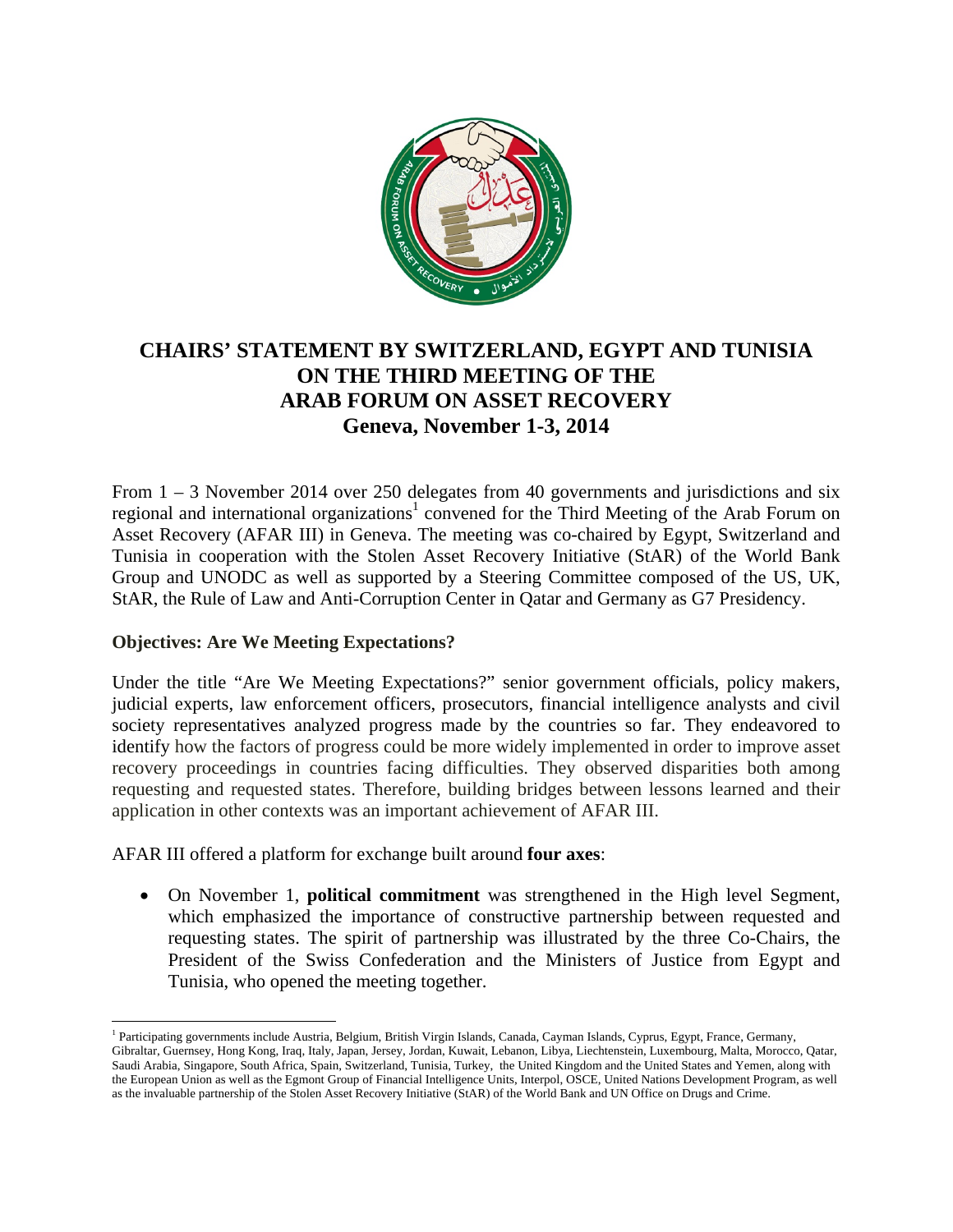- On November 2 and 3 participants followed **two work streams** which analyzed key points of the practical steps leading to concrete improvement of asset recovery in all stages. Topics of discussion included the development of an asset recovery strategy, challenges of beneficial ownership, benefits of administrative freezes, potential of civil remedies, the role of the private sector, cooperation between civil society and governments, mutual legal assistance requests and the best way to use financial intelligence unit channels.
- With more than **70 bilateral meetings**, these discussions were a key feature of AFAR III. They helped identifying concrete actions necessary to advance asset recovery efforts in specific cases, with the aim of having stolen assets returned as soon as possible.
- In response to the country-specific requests on **technical assistance**, participants reiterated that it continues to be in particular available to assist Egypt, Jordan, Libya, Morocco, Tunisia and Yemen.

## **Conclusions**

All participants reaffirmed commitments to the UN Convention against Corruption (UNCAC) as the cornerstone of their efforts to recover assets. They encouraged governments to effectively implement it. They recognized the G-8 Deauville Partnership with Arab Countries in Transition Asset Recovery Action Plan, which gave rise to AFAR, as a useful framework for collaboration, consistent with UNCAC.

Participants agreed that asset recovery has become a keen interest in bilateral and international relations. Success requires a strong and sustained political commitment translated into practical and proactive action. Participants agreed that they had a shared responsibility to recover assets on behalf of the citizens in the affected countries. They recognized that the recovery of the proceeds of corruption through international cooperation is essential in helping restore integrity and public trust in government, and in sending a strong message that there can be no impunity for those who abuse their official positions. Assets misappropriated by kleptocrats represent assets that belong to the people and should be used for the development of the countries. Participants reiterated strong support for continued efforts to restitute the stolen monies.

Participants agreed upon several key factors for a successful asset recovery case:

- Requesting countries should put in place a strategy on political and operational levels and an adequate institutional set-up for interagency coordination as well as a sustained criminal investigation, preferably prior to making mutual legal assistance requests.
- The respective legal systems should be understood, focal points defined and contacts between practitioners established at the earliest possible stage.
- Financial centers should prevent dissipation of assets through effective instruments, such as administrative blocking regimes and proactive investigations.
- Uncovering evidence of predicate criminal conduct, inside and outside the affected country, is a crucial starting point for the identification of assets and establishing the legal basis for their recovery.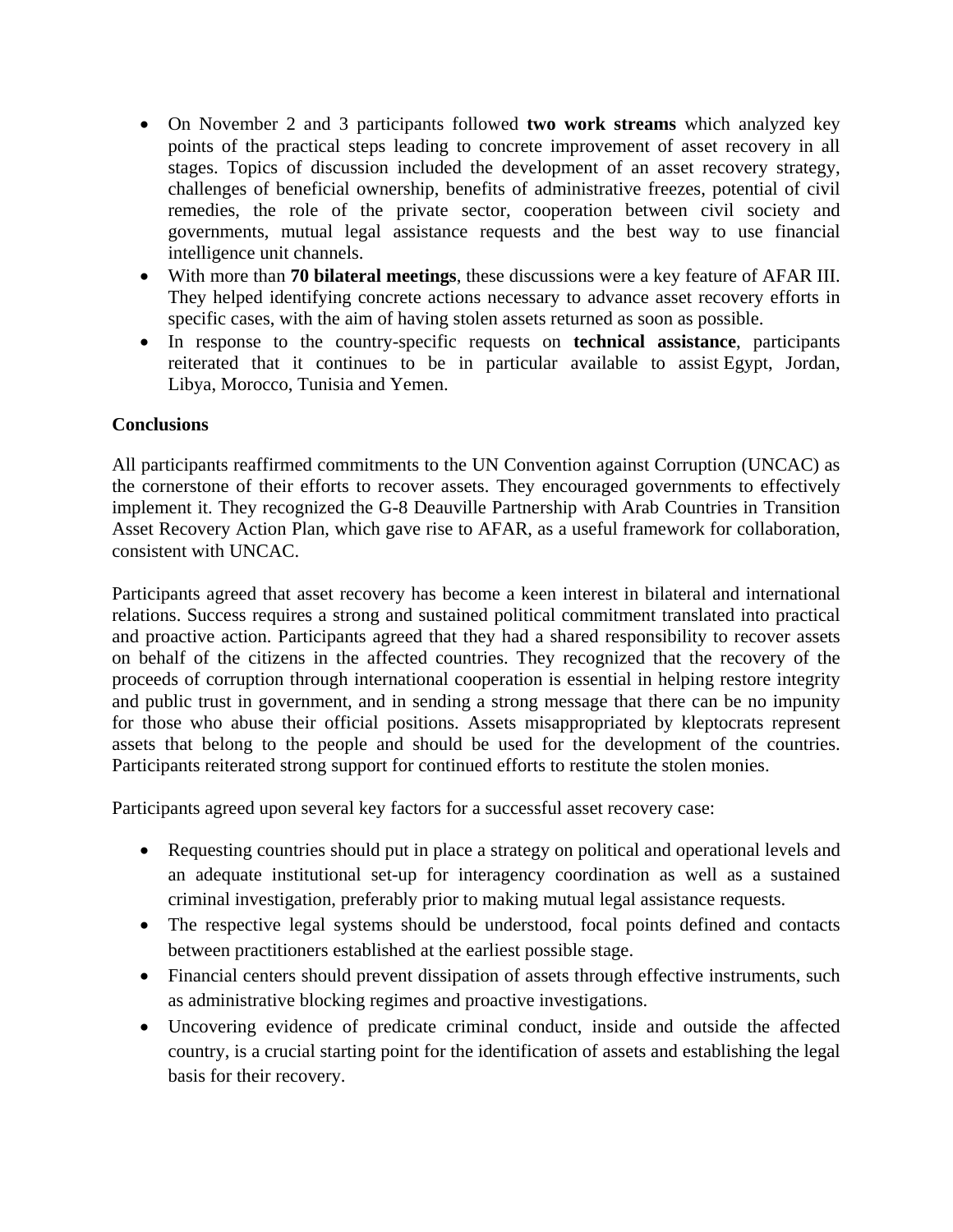- Assistance from international experts as much as the use of all available international and regional networks for information sharing is key.
- Jurisdictions should support one another's proceedings by spontaneously providing information, promptly processing and responding to valid requests for MLA and by participating in legal proceedings underway in one another's jurisdiction. They should determine whether to maintain parallel investigations and consider joint investigations.
- Finally, prompt follow-up should be ensured at all stages.

Several additional countries, including Austria, British Virgin Islands, Bailiwick of Jersey, Lebanon and Hong Kong, announced the publication of comprehensive asset recovery guides, in order to facilitate the above mentioned elements. Participants appreciated the efforts of the StAR initiative in developing a comprehensive website for all resources on asset recovery to serve as a central reference point on an ongoing basis.

AFAR III advanced the understanding of participants with regard to beneficial ownership. Participants noted that cooperation on beneficial ownership between financial centers and requesting countries is essential to further asset recovery investigations and acknowledged the critical role that financial intelligence units can play. They agreed to continue the dialogue on these complex financial investigations. Participants welcomed the practical guides on access to beneficial ownership information of legal entities and arrangements prepared by the Bailiwick of Jersey, Liechtenstein, United Kingdom, United States, and made public today. Countries recalled their commitments to effectively implement the FATF international standards on financial transparency, including beneficial ownership of legal entitites, as the underpinning of asset recovery work.

Participants noted that sharing of good practices and capacity building is critical. Several countries identified technical assistance needs and participants welcomed the announcement of approx. 5 million dollars in new regional capacity building programs on asset recovery in 2015. Participants agreed that asset recovery cases are complex and take time, no matter how high the political will among nations. Proactive engagement is needed to overcome inherent challenges and manage high expectations with regard to the length of the proceedings. It requires a common effort of countries, supported by a substantive engagement of their civil societies.

## **…and the Way Forward**

Participants of AFAR III share a common goal: the restitution of assets of illicit origin to their rightful owners. Progress made in this field is encouraging and AFAR continues to be an essential platform for the advancement of specific cases as much as for the exchange of information on asset recovery related issues between policy makers, and legal and financial experts from requesting and requested states. Further efforts to maintain a strong political determination and an ongoing consultation between all countries concerned will ensure that the